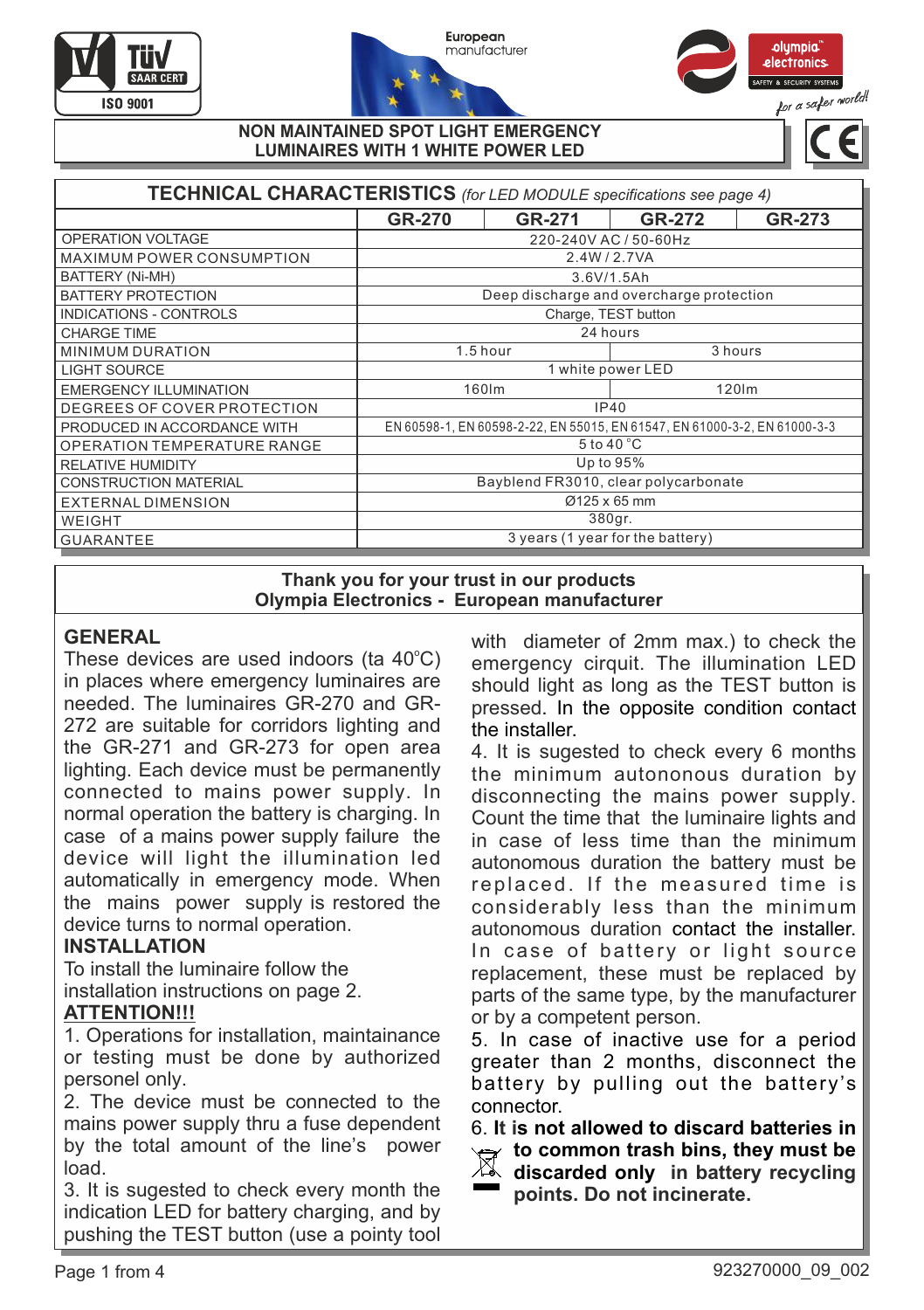*The light source contained in this luminaire shall only be replaced by the manufacturer, or his agent, or a similar qualified person.*

*NOTE! The light source is non-user replaceable.*



## **Initial installation**

- 1 Untighten the screw but do not remove it and pull up the reflector.
- $Q$  Place the battery's connector to the corresponding connector on the P.C.B.
- 3 **Always use in any case round mains cable, with a diameter of 5-10mm (H05RN-F type 2x1mm² or any other type, at least equal to it's mechanical and electrical properties). ATTENTION!! The cable must not be deformed in any way (This requirement is important to ensure the ΙΡ rating).** Install the included gaskets in to the cable entry holes *(verify that are not deformed)*. Make a hole in the center by using a small screwdriver. Pass the round cable through the gasket. Detach the power terminal, connect the wires as shown in the picture and attach the power terminal *(10A max)*.
- 4 Refit the reflector (mind the correct orientation), tighten the screw securely and the luminaire is ready for mounting.

**NOTE!! After finishing the installation you must power the luminaire for, at least, 24 hours for battery charging to perform the nominal autonomy.**



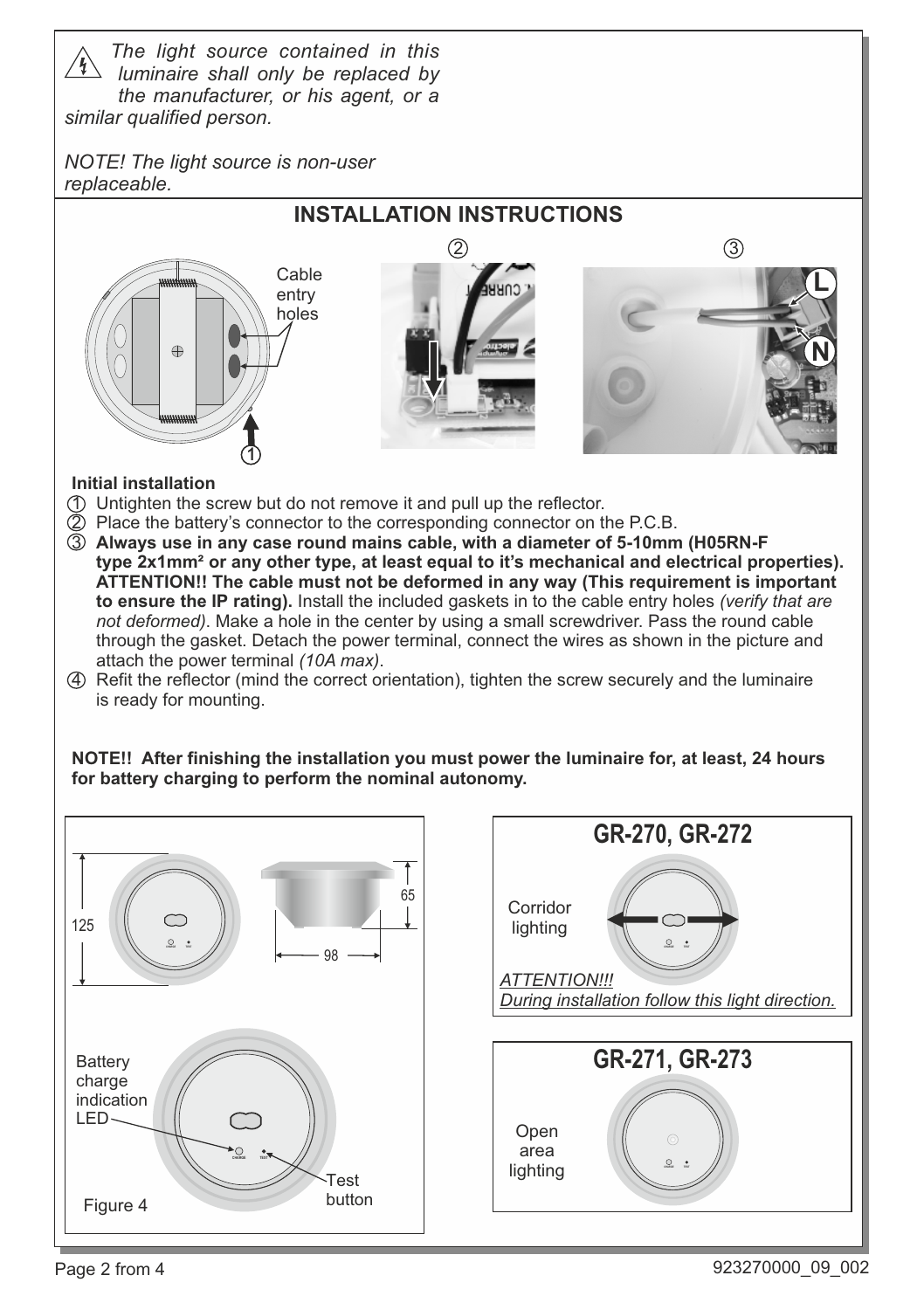